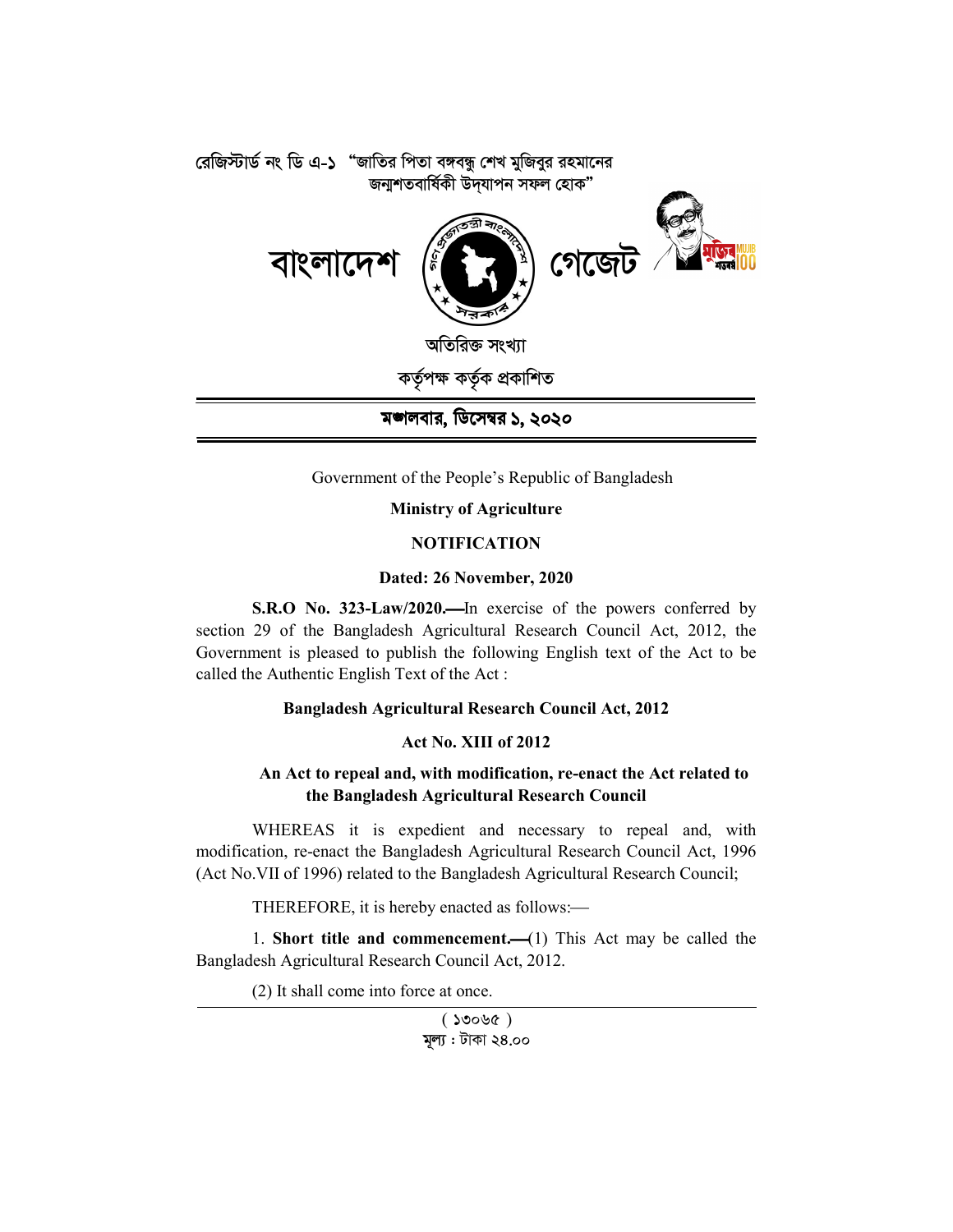2. **Definitions.** In this Act, unless there is anything repugnant in the subject or context

- (1) "Institute" means an Institute mentioned in the Schedule;
- (2) "employee" means an employee of the Council and also includes an officer of the Council;
- (3) "Council" means the Bangladesh Agricultural Research Council established under section 3;
- (4) "Co-Chairman" means the Co-Chairman of the Governing Body;
- (5) "agriculture" includes the following activities, namely:
	- (a) production and harvesting of all kinds of crops and plants with fruits, and preservation, initial processing and use thereof and other activities related thereto;
	- (b) development and conservation of forestry resources and all activities related thereto;
	- (c) animal husbandry, breeding and development of livestock and all activities related thereto;
	- (d) cultivation, breeding, and development of fish, crustaceans and other aquatic species declared as human food, by notification in the official Gazette, by the Government, and all activities related thereto;
- (6) "Governing Body" means the Governing Body of the Council constituted under section 6;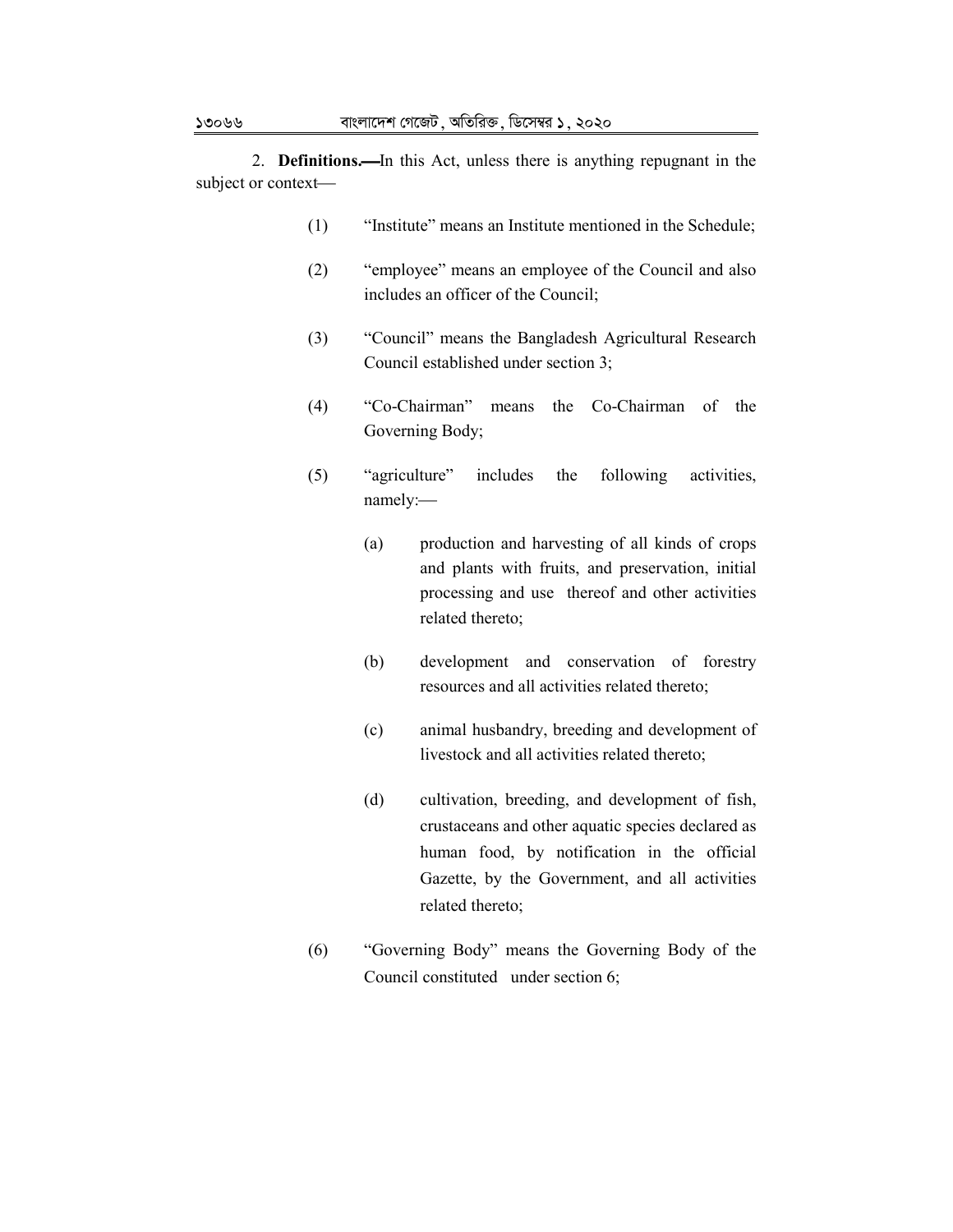- (7) "Chairman" means the Chairman of the Governing Body;
- (8) "National Agricultural Research System (NARS) or System" means a combined form of the Council and the Institutes mentioned in Schedules 'A' and 'B';
- (9) "Schedule" means any Schedule of this Act;
- (10) "Member-Director" means a Member-Director mentioned in section 14(2);
- (11) "Executive Chairman" means the Executive Chairman appointed under section 13;
- (12) "prescribed" means prescribed by rules or regulations made under this Act;
- (13) "Executive Board" means the Executive Board constituted under section 11;
- (14) "regulations" means regulations made under this Act;
- (15) "rules" means rules made under this Act;
- (16) "research grant" means the sum of the money granted only on research sub-head and research support of the budget allocated to the Institutes mentioned in Schedules 'A' and 'B';
- (l7) "Secretariat" means the Secretariat mentioned in section  $14(1)$ ;
- (18) "associate organisation" means any organisation or agency recognized by the Council as an associate organisation for carrying out the purposes of this Act.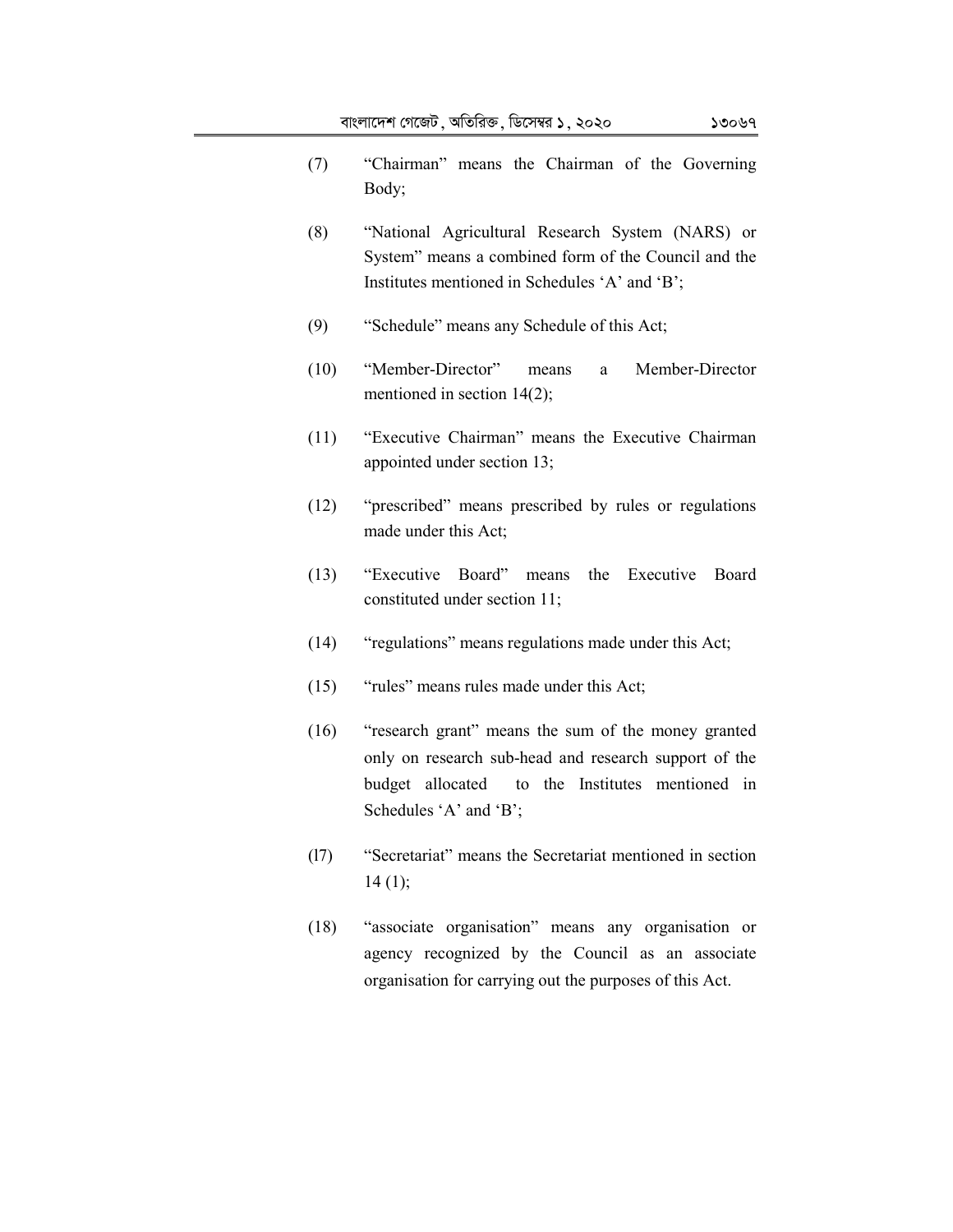3. **Establishment of the Council.**  $\left(1\right)$  As soon as may be after the commencement of this Act, there shall be established a Council to be called the Bangladesh Agricultural Research Council, for carrying out the purposes of this Act.

(2) The Council shall be a body corporate having perpetual succession and a common seal with power, subject to the provisions of this Act, to acquire, hold and dispose of property both movable and immovable, and shall by the said name sue and be sued.

4. **Office of the Council.**The Head Office of the Council shall be located at Dhaka and it may, if necessary, with the prior approval of the Government, establish its branch offices at any place in Bangladesh.

5. **Direction and administration of the Council.** (1) There shall be an Executive Board of the Council and subject to the provisions of sub-section (2), the direction and administration of the Council shall vest in such Executive Board which may exercise all such powers and perform all such functions as may be exercised and performed by the Council.

(2) The Executive Board shall, in exercising its powers and in performing its functions, be responsible to the Governing Body and shall comply with such instruction, order and direction as may be given, from time to time, to it by the Governing Body.

6**. Governing Body.**There shall be a Governing Body of the Council consisting of the following members, namely:

- (a) Minister-in-Charge of the Ministry of Agriculture, who shall also be its Chairman;
- (b) Minister-in-Charge of the Ministry of Fisheries and Livestock, who shall also be its Co-Chairman;
- (c) Minister-in-Charge of the Ministry of Environment and Forests, who shall also be its Co-Chairman;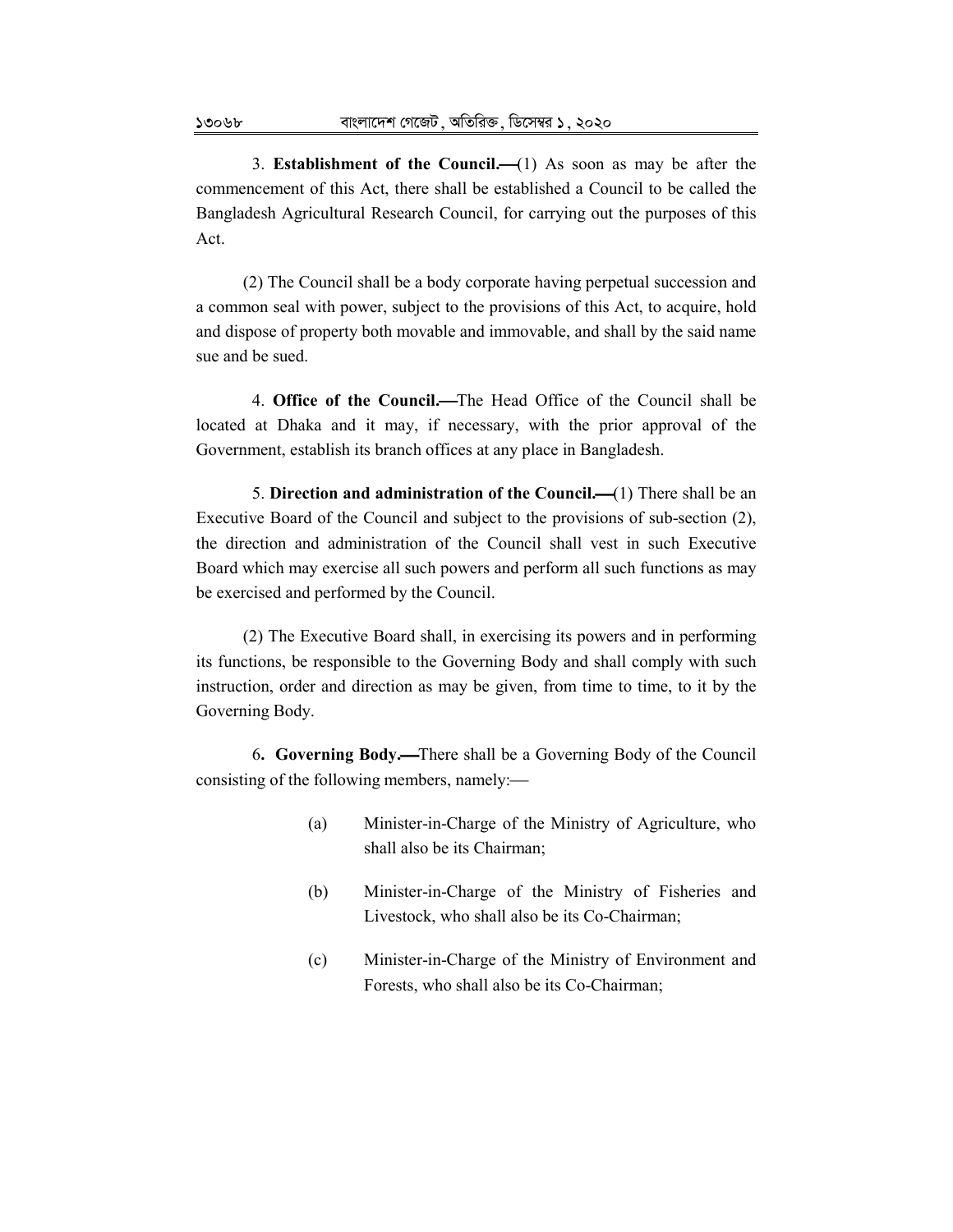- (e) Member concerning the agricultural affairs of the Planning Commission;
- (f) Secretary, Ministry of Agriculture;
- (g) Secretary, Ministry of Fisheries and Livestock;
- (h) Secretary, Ministry of Environment and Forest;
- (i) Vice-Chancellor, Bangladesh Agricultural University;
- (j) Executive Chairman;
- (k) Chairman, Bangladesh Agricultural Development Corporation;
- (l) Director General, the Department of Agricultural Extension;
- (m) one representative, not below the rank of a Joint Secretary, to be nominated by the Finance Division of the Ministry of Finance;
- (n) one representative, not below the rank of a Joint Secretary, to be nominated by the Ministry of Public Administration;
- (o) Chiefs of the Institutes of National Agricultural Research System (NARS) mentioned in Schedule 'A';
- (p) Director General, Department of Livestock Services;
- (q) Director General, Department of Fisheries;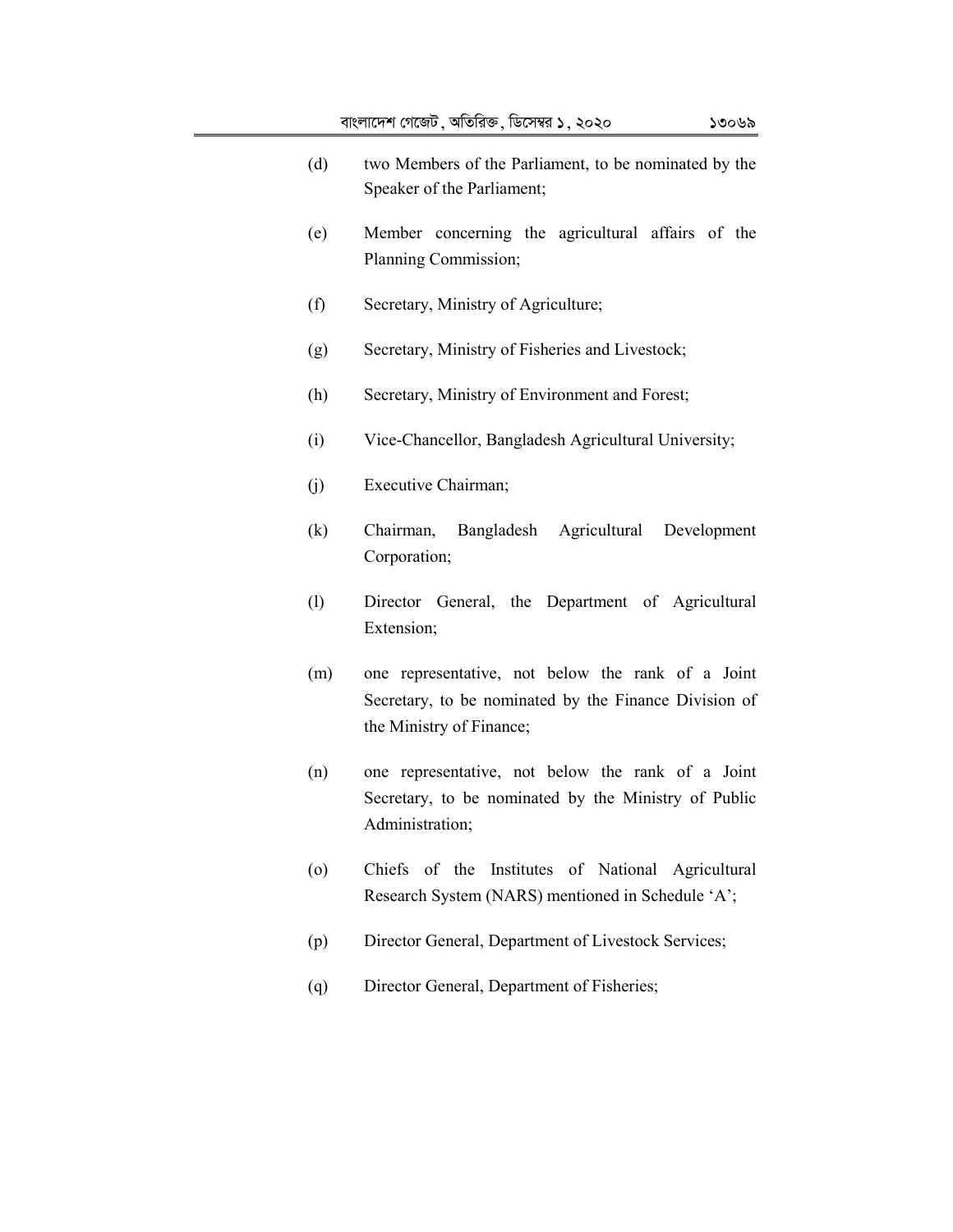- (r) Chief Conservator, Forest Department;
- (s) three scientists to be nominated by the Government who are not in the service of any Council or Institute and recognized as eminent researchers in the fields of science related to food grains, cash crops, fisheries, animal husbandry, veterinary, forestry, environment, natural resources, social science or in any other field of science related thereto;
- (t) one farmer representative, to be nominated by the Government;
- (u) one representative of the business community of agroproducts, to be nominated by the Government;
- (v) one representative of any Non-Government Organization (NGO) involved in agricultural research and agricultural development;
- (w) Member-Director (Administration and Finance), who shall also be its Member-Secretary.

7. **Tenure of membership.** (1) Subject to the provisions of section 8, the nominated members of the Governing Body mentioned in section 6 shall hold office for a period of three years from the date of their nomination.

(2) Any nominated member mentioned in sub-section (1) may resign his office by writing under his hand addressed to the Chairman.

(3) Notwithstanding the provisions of sub-sections (1) and (2), the nominating authority may at any time cancel its nomination and give a fresh nomination to any eligible person or officer.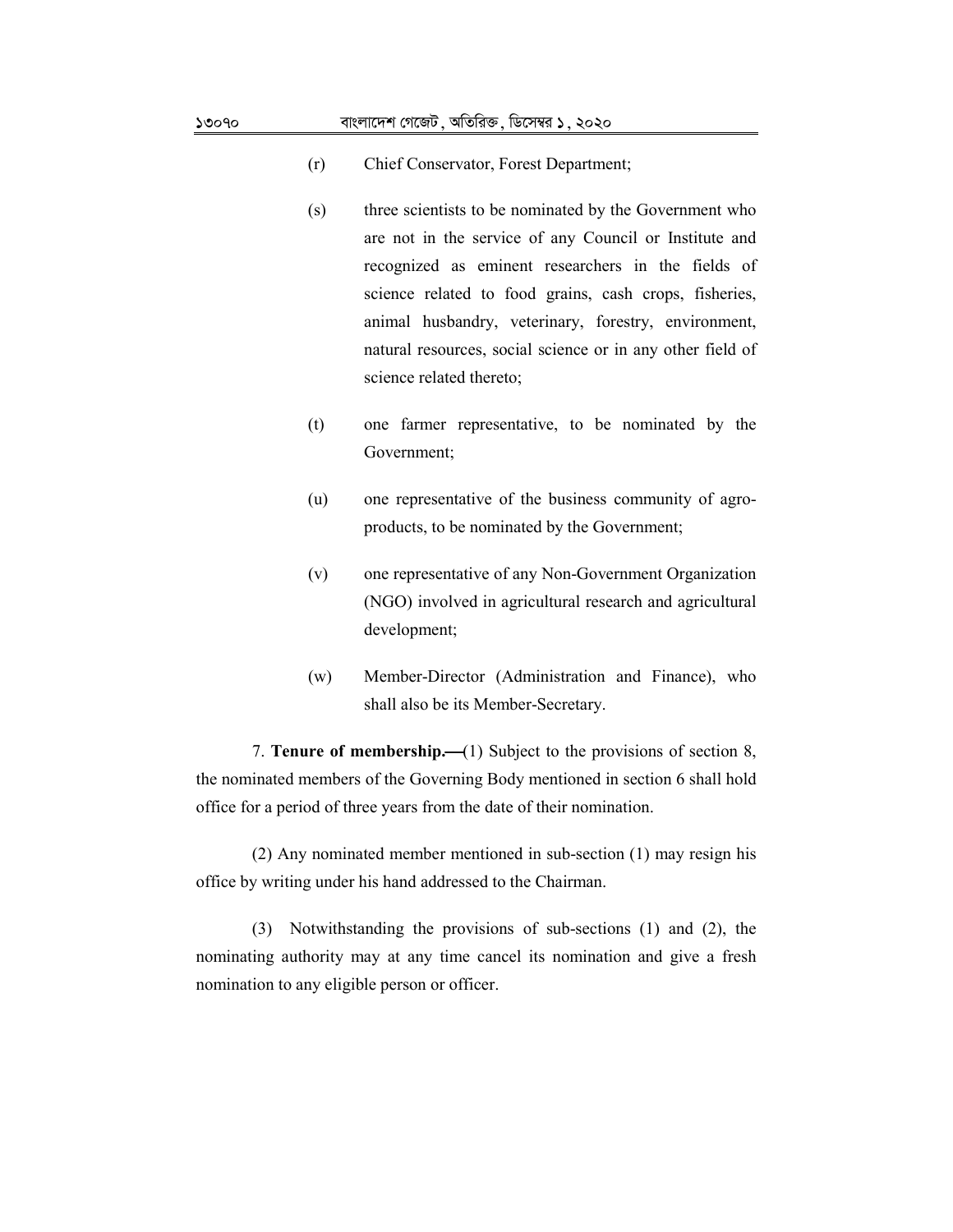8. **Termination of membership.—**Any member of the Governing Body shall cease to be a member, if

- (a) in the case of a Member of Parliament nominated under section 6 (d), the seat of the Member is vacated under article 67 of the Constitution;
- (b) the tenure of his office expires under section  $7(1)$ ;
- (c) he resigns his office under section  $7(2)$ ;
- (d) he is absent from three consecutive meetings of the Governing Body without the permission of the Chairman;
- (e) he dies;
- (f) he is declared by a competent court to be of unsound mind;
- (g) he is an undischarged insolvent;
- (h) he has been, on conviction for a criminal offence involving moral turpitude, sentenced to imprisonment for a term not less than three months or to a fine not less than five thousand taka.

9. Objectives and functions of the Council.—(1) The objectives of the Council are conducting research on agricultural affairs in consideration with the national need through the Institutes and associate organisations, and coordinating, planning, monitoring and evaluating of the agricultural research programmes undertaken by them.

(2) For carrying out the purposes of sub section (1), the Council shall perform the following functions, namely:

> (a) to identify and prioritise the topics of agricultural research under the National Agricultural Research System in the light of national policy on agricultural research, and give advice to the Government on action to be taken for using foreign assistance in the field of agricultural research;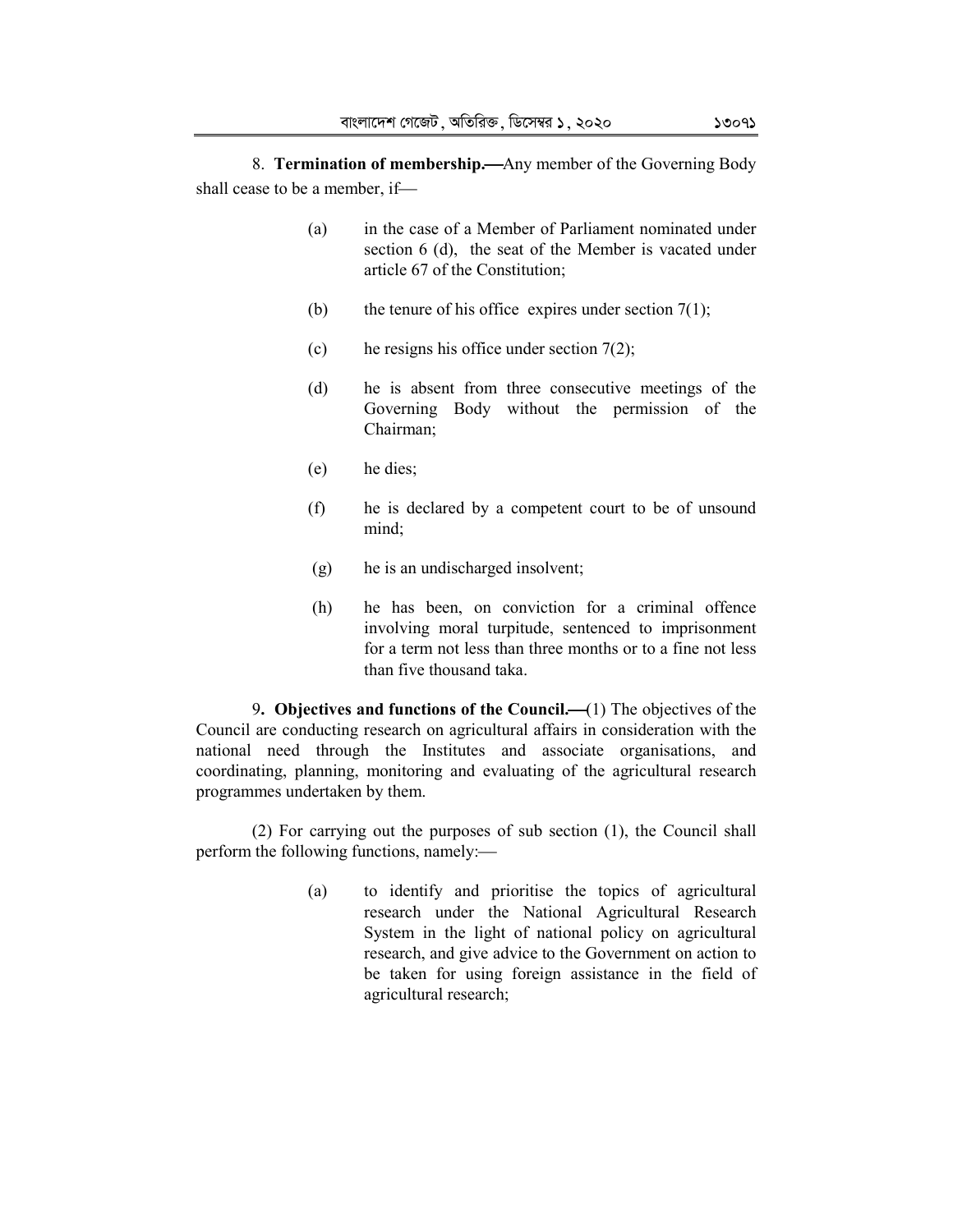#### $30092$  বাংলাদেশ গেজেট, অতিরিক্ত, ডিসেম্বর  $5.3020$

- (b) to formulate such essential agricultural research plans as would provide the institutes appropriate dimensions in their research programmes;
- (c) to take effective measures to solve the problems prevailing in the agricultural sector;
- (d) under the National Agricultural Research System
	- (i) to review and recommend Annual Research Programmes (ARP) and projects of all Institutes, and to review all research programmes and budget thereof and make Institute-wise allocation of 'research grant', under research grant sub-head of the budget sanctioned to the institutes in the form of research grant by the Government;
	- (ii) to operate the administrative functions and related budget allocation and control activities of the Institutes included under Schedule "B" by respective Ministry/Division;
	- (iii) to coordinate all research activities of the agriculture sector and conduct the activities related to budget allocation and control thereof:

Provided that the Government shall, by gazette notification, issue rules on allocation of research grant and operation thereof to avoid duplication of research programmes maintaining the distinctiveness, individuality and independence of research of all the Institutes under the National Agricultural Research System, and such research grant shall be operated as per the rules;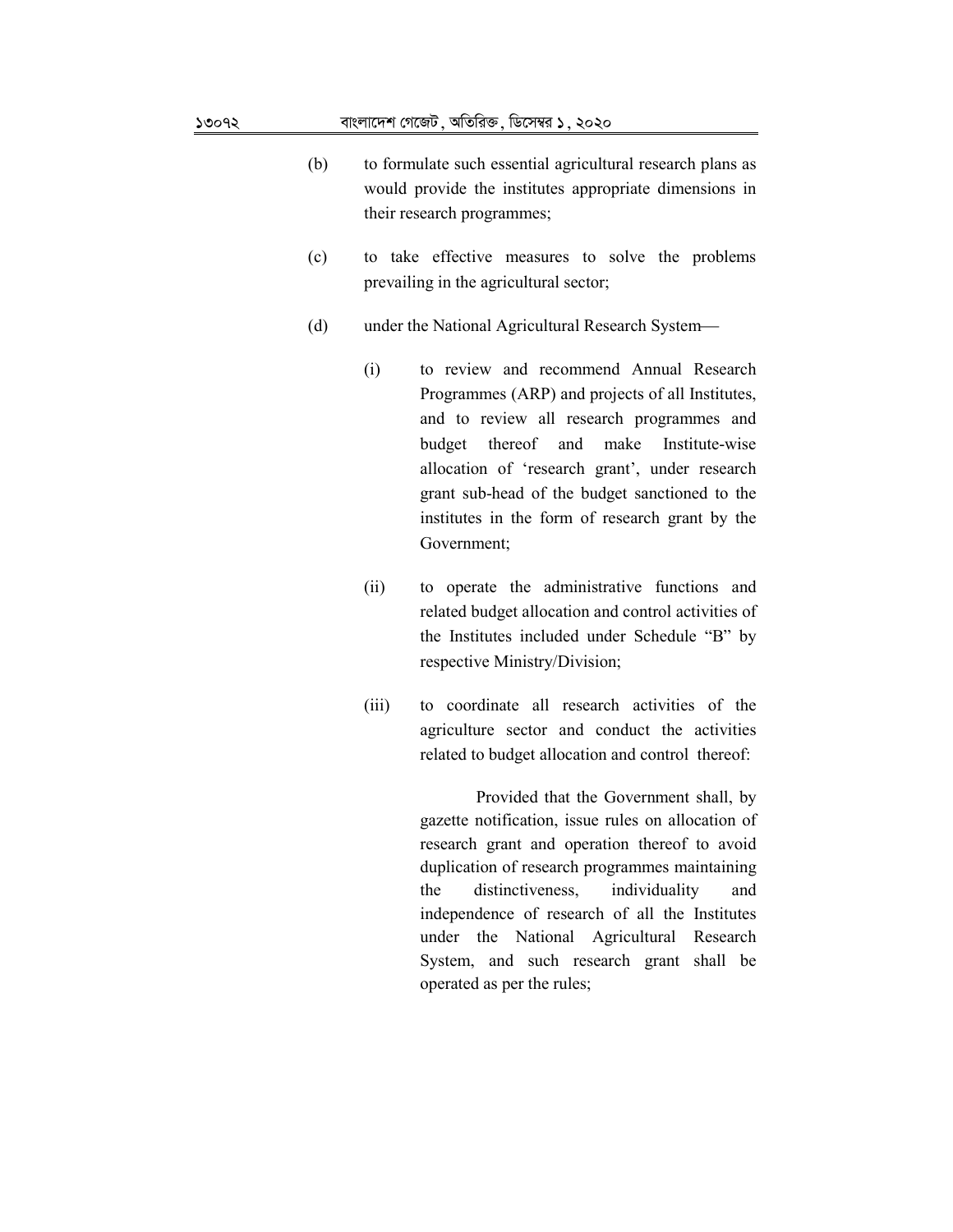- (e) to examine, evaluate and approve the budget of such research proposals and its executing process to be carried out by any Institute or associate organisations on the basis of assistance given by the Council either in the form of contract or in any other mode;
- $(f)$  for ensuring the standard of research—
	- (i) to monitor the progress of targeted research programmes and on going activities of every Institute;
	- (ii) to organise occasional review, from time to time, of the targeted research programmes and accomplishments of each Institute by internal panel of experts;
	- (iii) to arrange for review of the targeted research programmes and accomplishments of each Institute by external panel of experts in every five years;
- (g) to make recommendations to the Government for establishing and operating new research institution, research centre, research station, library, information centre, museum, herbarium, germ-plasm and plant introduction centre;
- (h) in order to give a reasonable and practical shape to the National Agricultural Research System, to give advice to the Government or the relevant Institutes, as the case may be, in respect of determining the number, location and scope of the Institutes under system, and the research station or research centre, laboratory, library, information centre, museum, herbarium, germ-plasm and plant introduction centre and other establishments set up thereunder;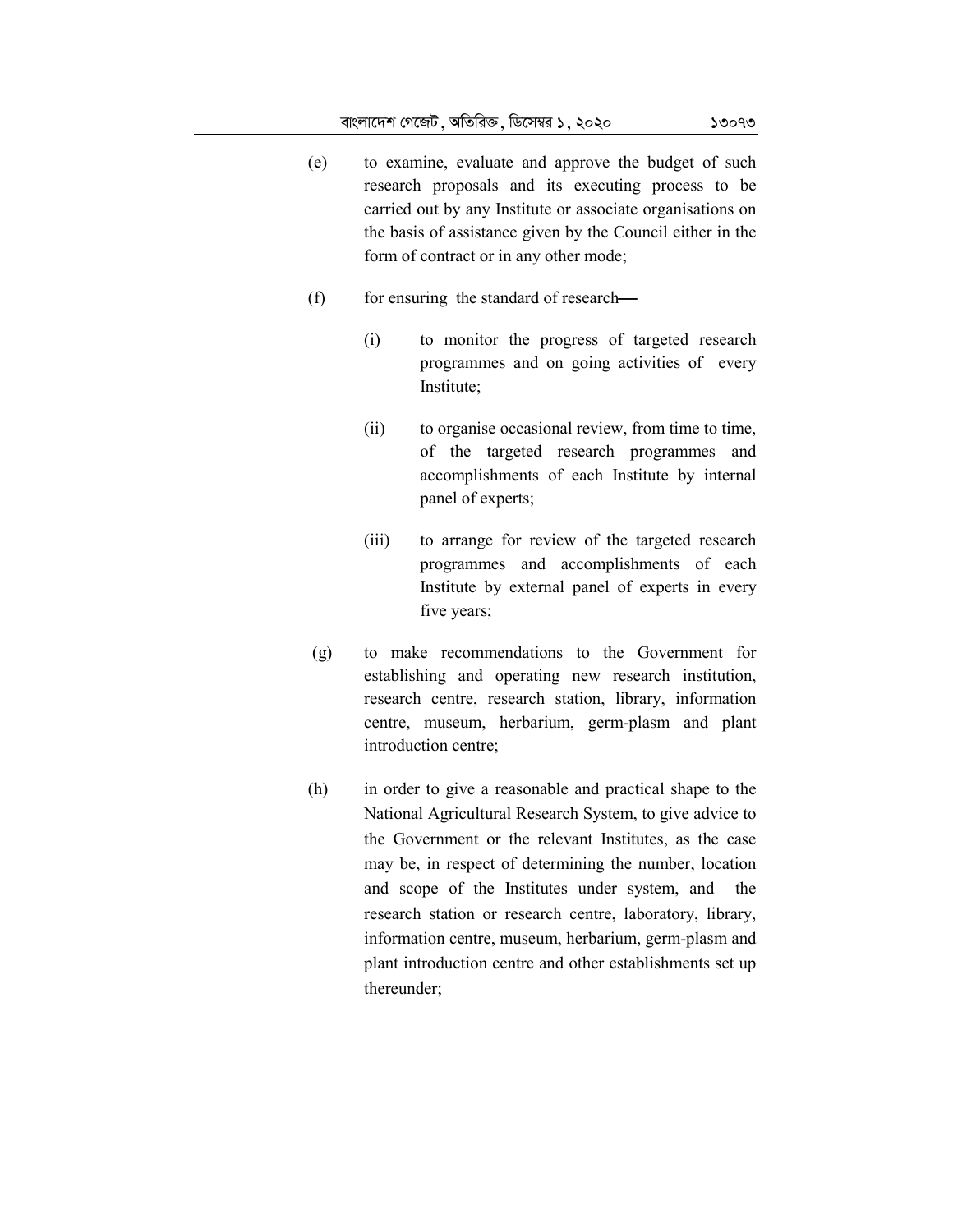#### $30098$  বাংলাদেশ গেজেট মতিরিক্ত, ডিসেম্বর  $5.3020$

- (i) to monitor the transfer of agricultural technology at the field level and take timely steps or, where applicable, give advice to the concerned authority or the Institute, as the case may be, to remove the bottlenecks in the dissemination of research findings and technology of the Institutes and associate organisations and their application and use at field level;
- (j) to determine the terms and conditions of employment of the officers and employees, subject to the provisions of this Act;
- (k) to undertake necessary measures for higher studies and training in agricultural research and technology for officers and employees of the Council, Institute and associate organisations, as the case may be;
- (l) to determine, within the purview of the government policy, the need for representation of the Council and the Institutes in national and international conferences, seminars and workshops, and take necessary steps in this regard;
- (m) to maintain contact with international agricultural research Institutes or other agricultural research organisations of other countries to ensure the effectiveness and utility of their innovations and equipments in Bangladesh agriculture through rapid testing, adaptation and use;
- (n) to carry out ex-post evaluation of all research projects and other activities of the Institutes and the associate organisations, as the case may be, and give them necessary advice;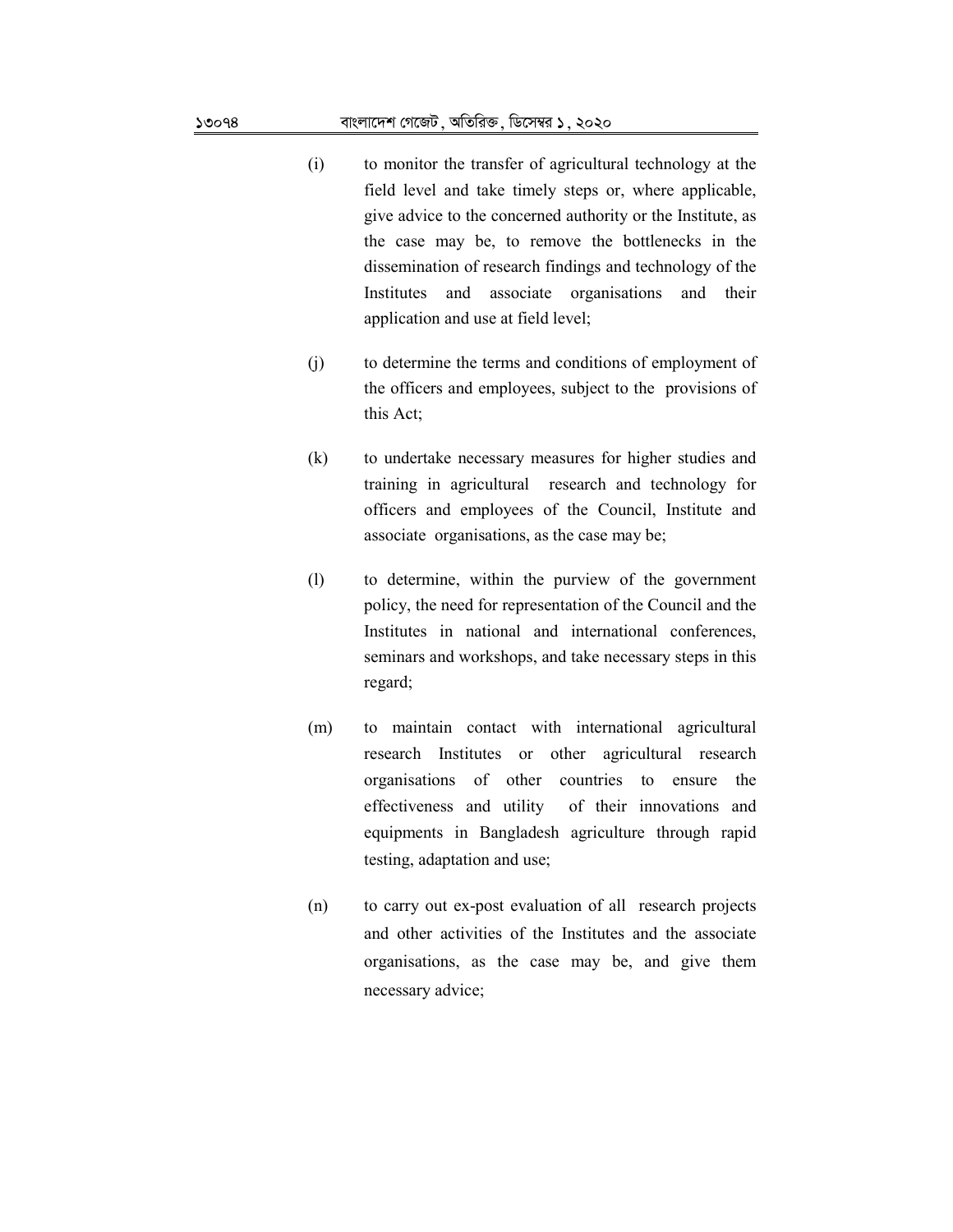- (o) to establish endowment fund, trust fund etc. with the approval of the Governing Body in order to undertake the research activities by any organisational or personal initiative;
- (p) to administer endowment fund, trust fund through appropriate organisation under National Agricultural Research System according to the regulations made by the Council and, in order to disseminate the developed technology commercially, to undertake profit-making programme through the said Fund;
- (q) to play a supportive role in coordinating the activities of extension departments for strengthening researchextension-farmer-market linkages;
- (r) to give, with the approval of the Governing Body, cash money or any award to any scientist of the National Agricultural Research System in recognition to any of his innovative or research oriented activity which requires special merit in order to encourage agricultural research on the basis of specific policy :

Provided that in case of giving such award, incentive scheme shall have to be made with the approval of the Government;

(s) to do such other act as may be necessary and incidental to accomplish the above mentioned functions and for the purposes of other provisions of this Act.

**10. Meetings of the Governing Body.** (1) Subject to other provisions of this section, the Governing Body may determine the procedure of its meeting.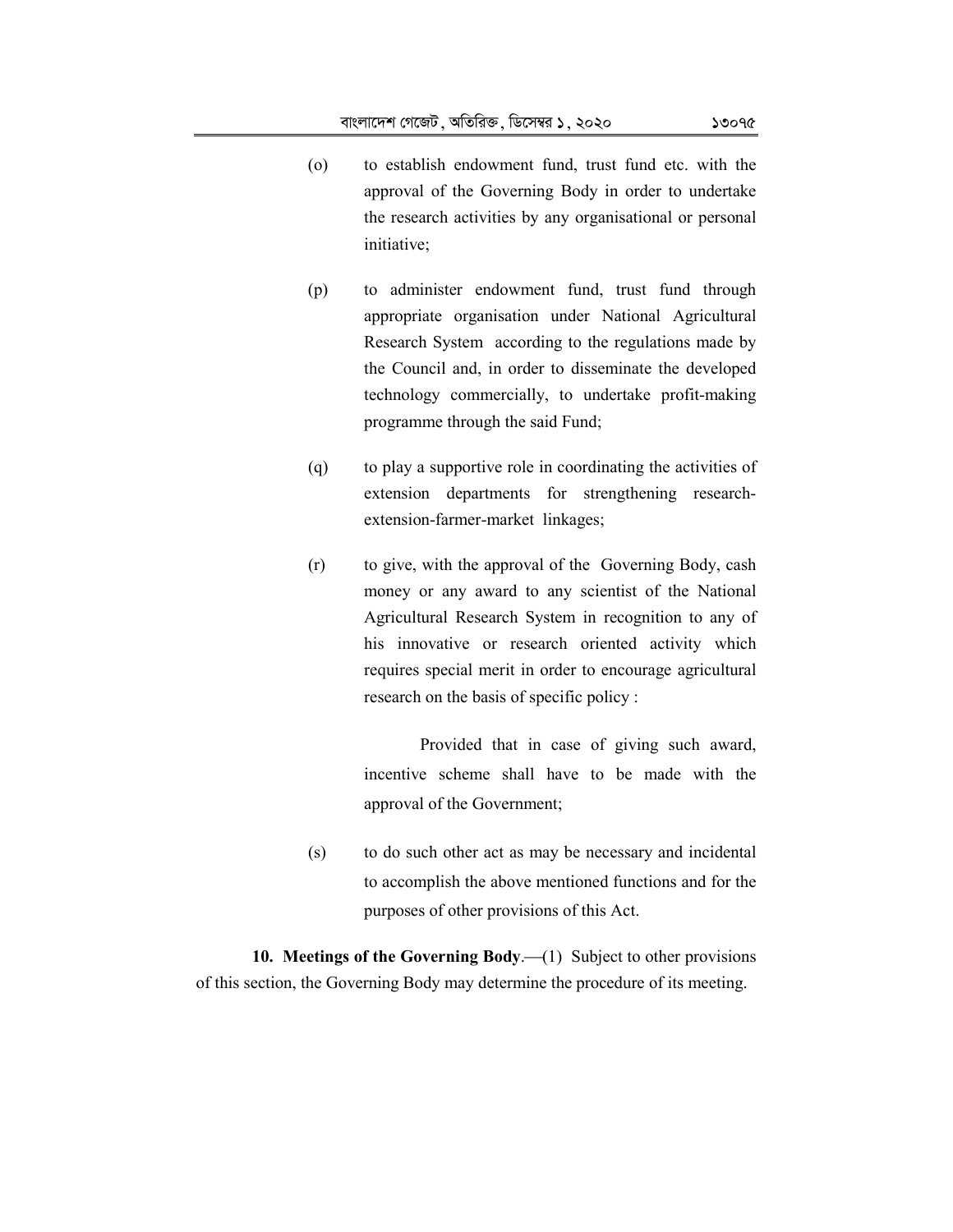(2) The meetings of the Governing Body shall be held at such places and times as may be determined by its Chairman :

Provided that at least one meeting of the Governing body shall be held in every 3 (three) months :

Provided further that in case of emergency, a meeting may be convened at short notice.

(3) The Chairman shall preside over all meetings of the Governing Body and in his absence, the Co-chairman, and in the absence of both of them; any member nominated by the members present in the meeting from among them shall preside over the meeting.

(4) To constitute a quorum at a meeting of the Governing Body, the presence of one-third of the total number of members shall be required, but in the case of an adjourned meeting, no such quorum shall be required.

(5) Every member of the Governing Body shall have one vote and the decision of the meeting shall be taken by a majority of votes but in the event of equality of votes, the person presiding shall have a second or casting vote.

(6) The Governing Body may invite any person who is able to make specific contribution to any topic of the agenda of its meeting and such person may participate in the discussion but shall have no right to vote in the meeting.

(7) No act or proceeding of the Governing Body shall be invalid or be called in question merely on the ground of any vacancy in, or defect in the constitution of, the Governing Body.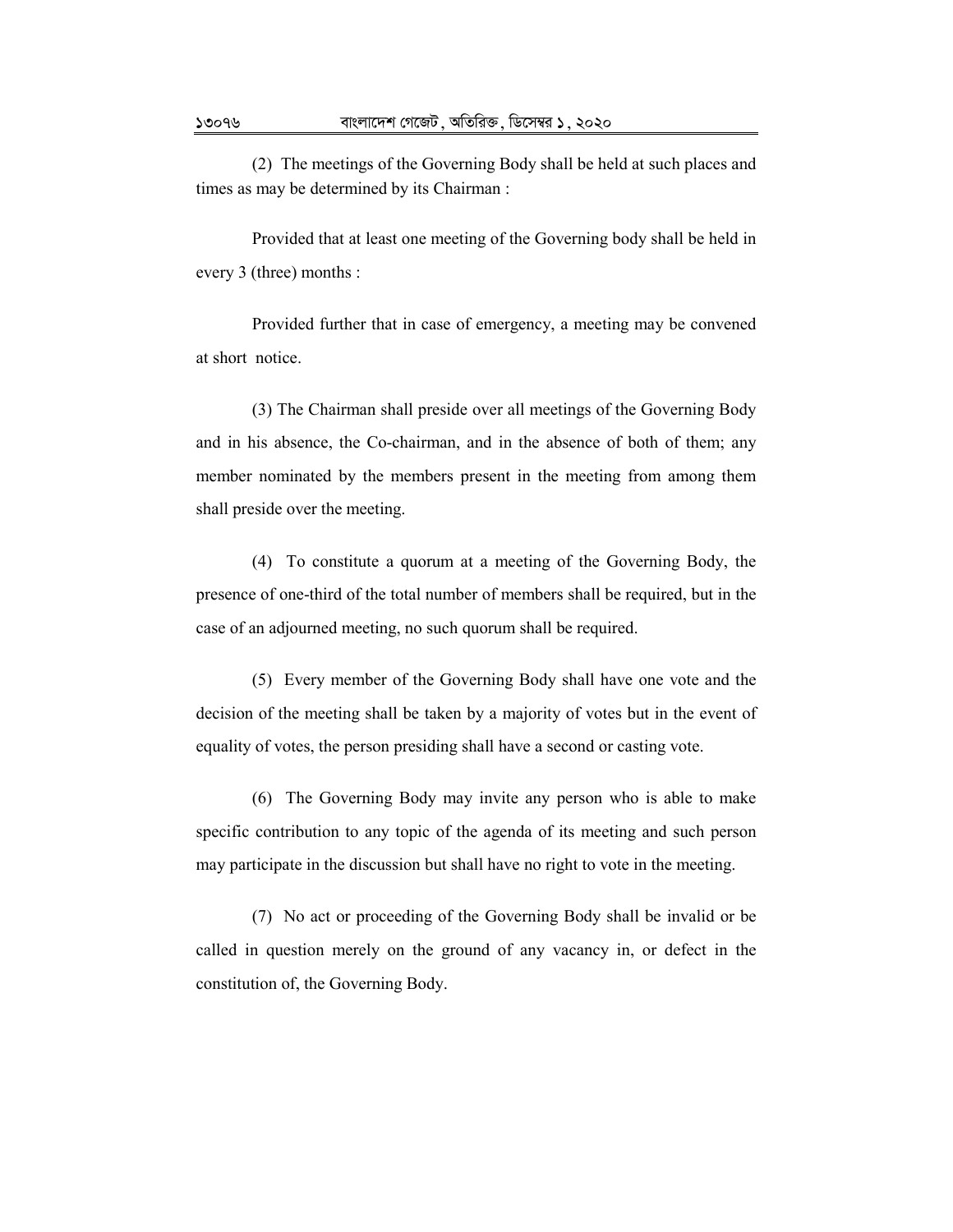11. **Executive Board.**(1) There shall be an Executive Board of the Council which shall be consisted of the following members, namely:

- (a) Executive Chairman, who shall also be its Chairman;
- (b) Member-Directors;
- (c) Chief Executives of the Institutes, by whatever name they may be called;
- (d) Chief Executive of the Agricultural Research Foundation, by whatever name he may be called;
- (e) Member-Director (Administration and Finance), who shall also be its Secretary.

(2) Subject to the provisions of section 5, the Executive Board shall exercise all such powers and perform all such functions as may be exercised or performed by the Council.

12. **Meetings of Executive Board.** (1) Subject to other provisions of this section, the Executive Board may determine the procedure of its meeting.

(2) The meetings of the Executive Board shall be held at such places and times as may be determined by the Executive Chairman:

Provided that at least one meeting of the Executive Board shall be held in every two months.

(3) The Executive Chairman shall preside over all meetings of the Executive Board and, in his absence, any member nominated by the members present in the meeting from among them shall preside over the meeting.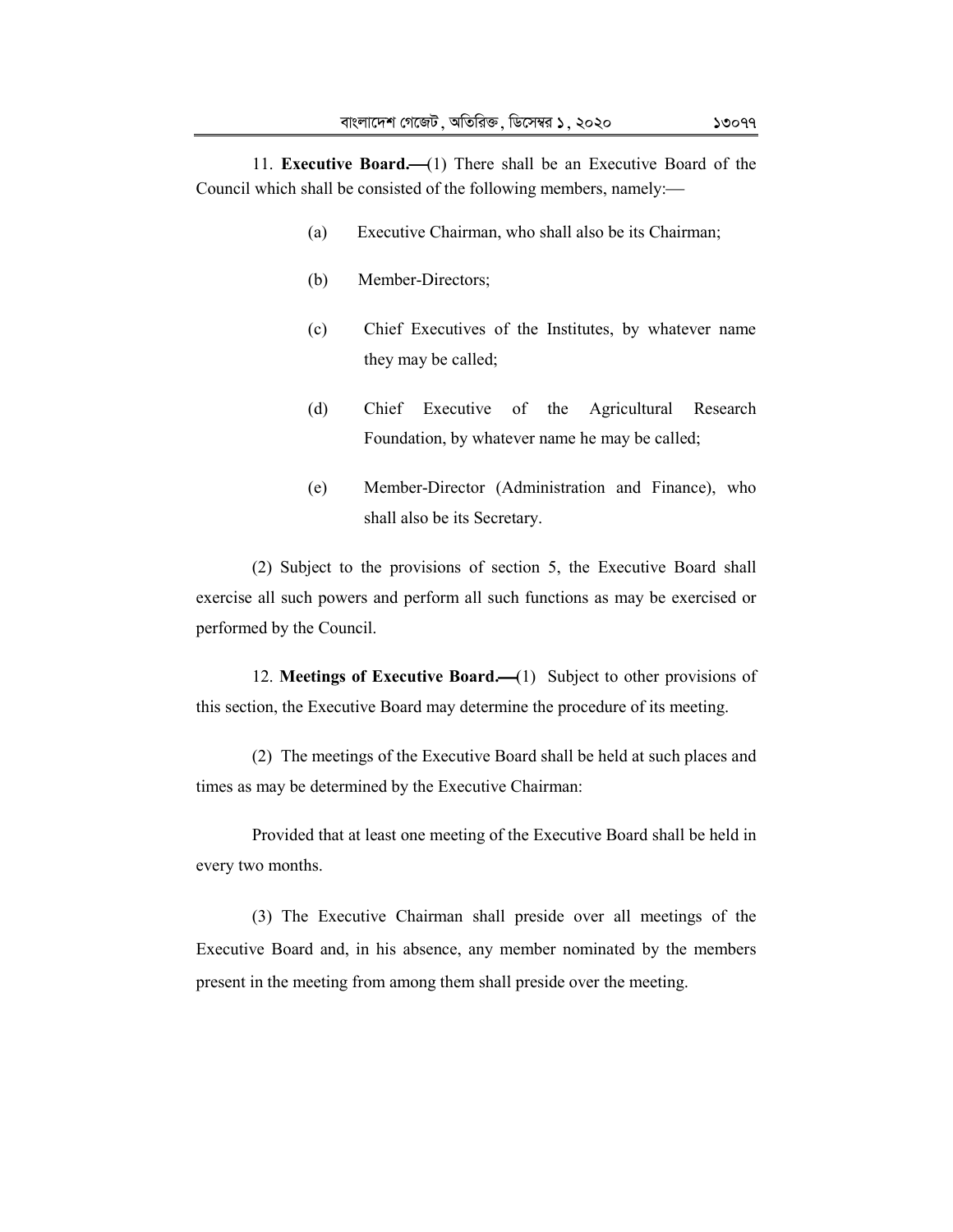(4) To constitute a quorum at a meeting of the Executive Board, the presence of one-third of the total number of members shall be required, but in the case of an adjourned meeting, no such quorum shall be required.

(5) Every member of the Executive Board shall have one vote and the decision of the meeting shall be taken by a majority of votes but in the event of equality of votes, the member presiding shall have a second or casting vote.

(6) The Executive Board may invite any person who is able to make contribution to any topic of the agenda of its meeting, and such person may participate in the discussion but shall have no right to vote in the meeting.

(7) No act or proceeding of the Executive Board shall be invalid or be called in question merely on the ground of any vacancy in, or defect in the constitution of, the Executive Board.

13. **Executive Chairman.** (1) There shall be an Executive Chairman of the Council.

(2) The Executive Chairman shall be appointed by the Government and the terms and conditions of his service shall be determined by the Government.

(3) The Executive Chairman shall be the Chief Executive of the Council, and he shall, subject to the provisions of this Act, rules and regulations, exercise his powers and perform his duties.

14. **Secretariat etc.**(1) In exercising of powers and discharging functions of the Council under this Act, there shall be a Secretariat of the Council to assist the Governing Body and the Executive Board, and it shall be divided into such number of Wings as may be necessary, and any such Wing may have more than one Unit or Branch.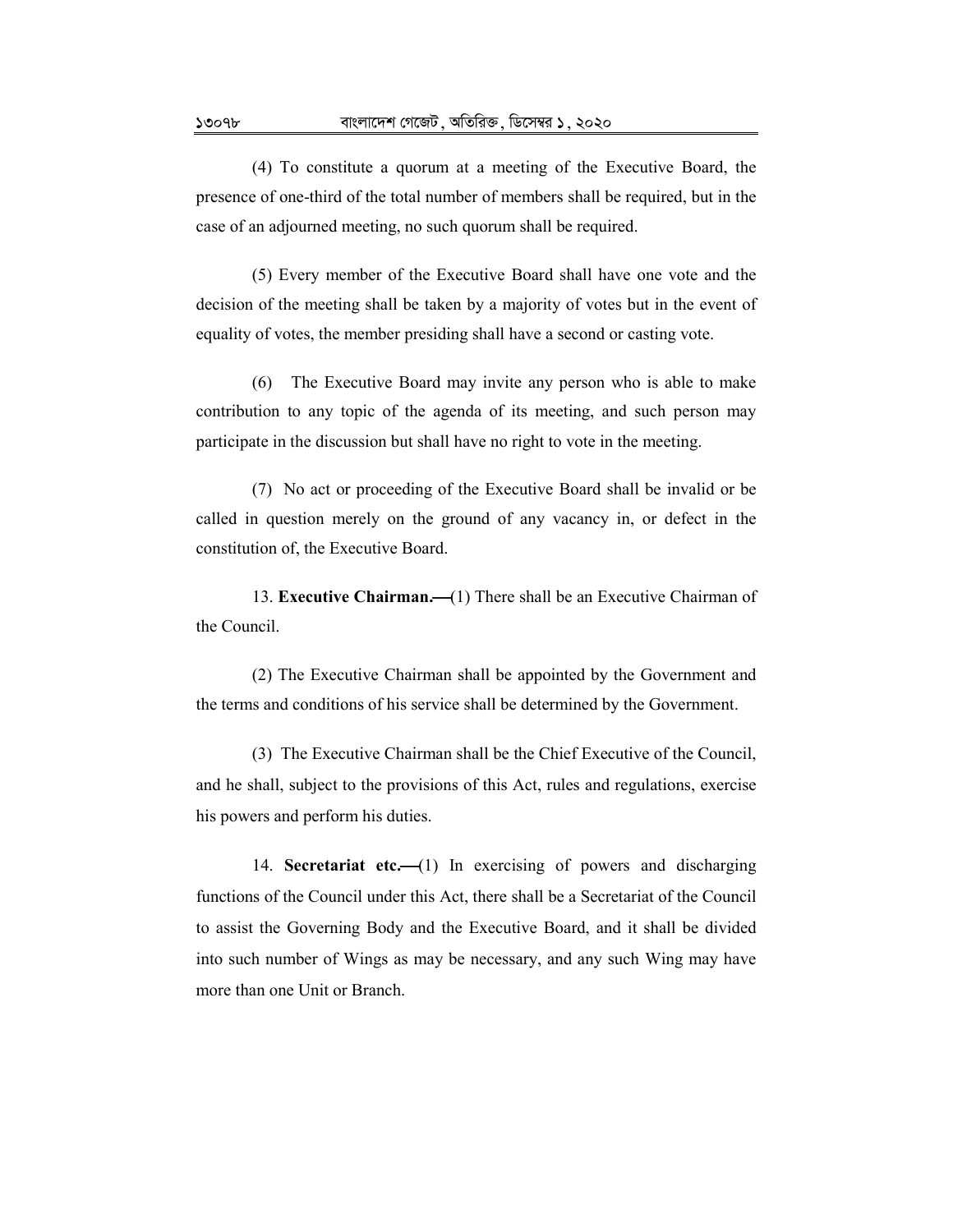(2) The head of every Wing shall be designated as a Member-Director, and they shall be appointed by the Government on such terms and conditions as may be determined by it.

(3) The Executive Board may, by an order, determine the functions of every Wing:

 Provided that the Executive Chairman shall determine the functions of every Wing until the functions are so determined.

15. **Officers and employees of the Secretariat etc.**(1) The Secretariat shall have such number of officers and employees as may be necessary, and the appointment and terms and conditions of service of such officers and employees shall be determined by regulations, subject to the provisions of section 16.

(2) Subject to the provisions of this Act, rules and regulations, all the officers and employees, including the Member-Directors of the Secretariat shall perform their duties under the overall control and supervision of the Executive Chairman.

16. **Manpower of the National Agricultural Research System (NARS).**—Notwithstanding anything contrary contained in any other law for the time being in force

> (a) the Council shall constitute a promotion or selection committee for promotion or appointment, in any other manner, to the post of the Chief Scientific Officer or to other posts of equivalent pay scale of the Council and the Institutes mentioned in Schedule 'A', and no person shall be appointed to such posts without the recommendation of the committee:

> > Provided that in the case of making recommendation, the committee shall follow such standard as may be determined by the Executive Board;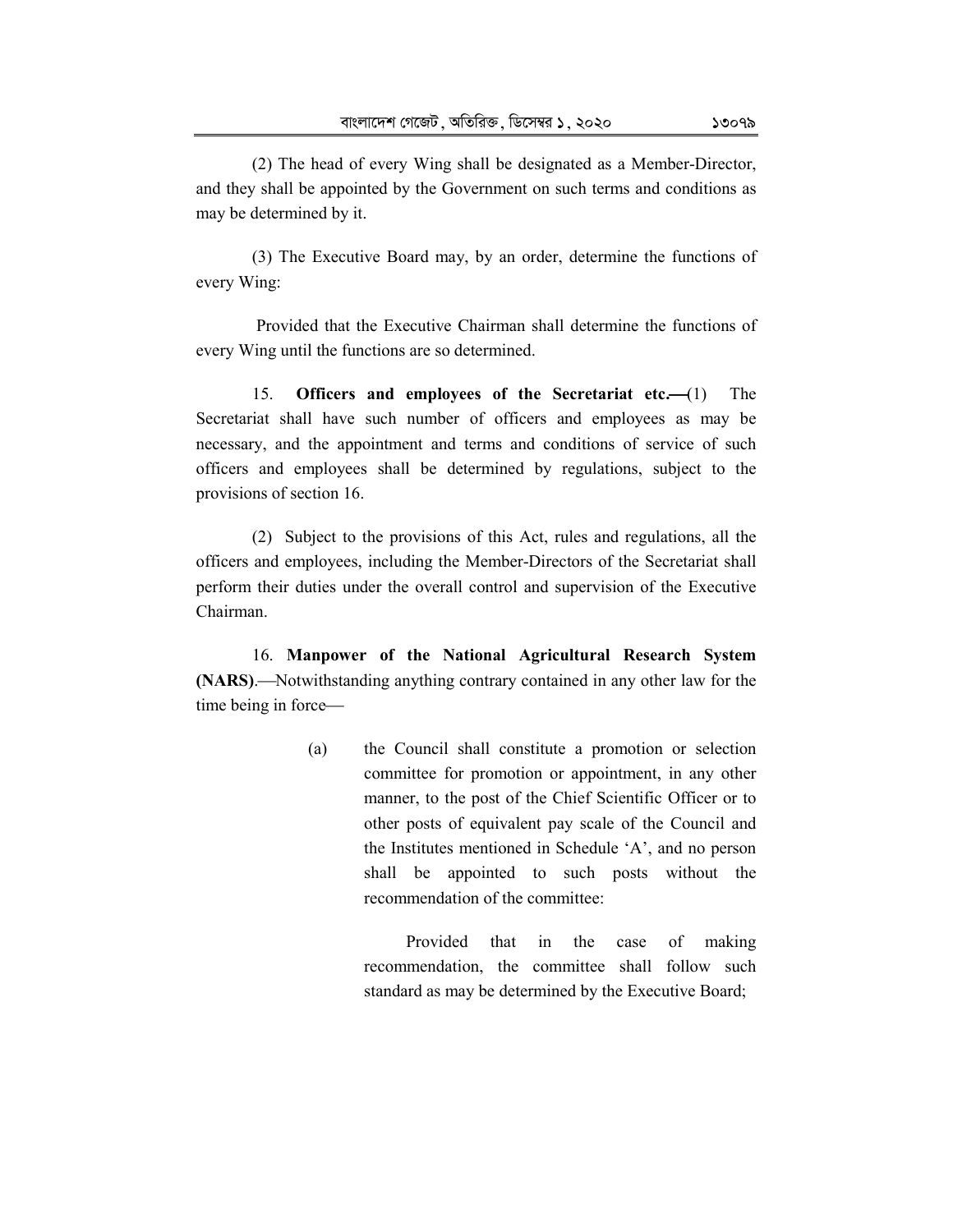- (b) in the case of promotion to any post below the posts referred to in clause (a), the Executive Board shall determine and modify a balance procedure for bringing about uniformity in the standard of requisite qualifications of the officers holding the relevant posts, and the Institutes specified in Schedule 'A' including the Council shall follow the procedure;
- (c) for implementing the provisions of clauses (a) and (b), the Council shall
	- (i) cause to make or, as the case may be, amend the regulations applicable to the officers of its own; and
	- (ii) direct any Institute to take necessary measures for making or, as the case may be, amending the regulations applicable to the officers of such Institute;
- (d) until the concerned regulations are amended according to the provisions of clauses (a), (b) and (c), the Executive Board may, by administrative order, give necessary directions to give effect to the provisions of such clauses and all the authorities concerned shall follow the directions;
- (e) for bringing about uniformity and, if possible, making consistency in other terms and conditions of service of all officers and employees working in the Institutes mentioned in Schedule 'A', the Council may make necessary recommendations to the concerned Institute or, as the case may be, to the Government.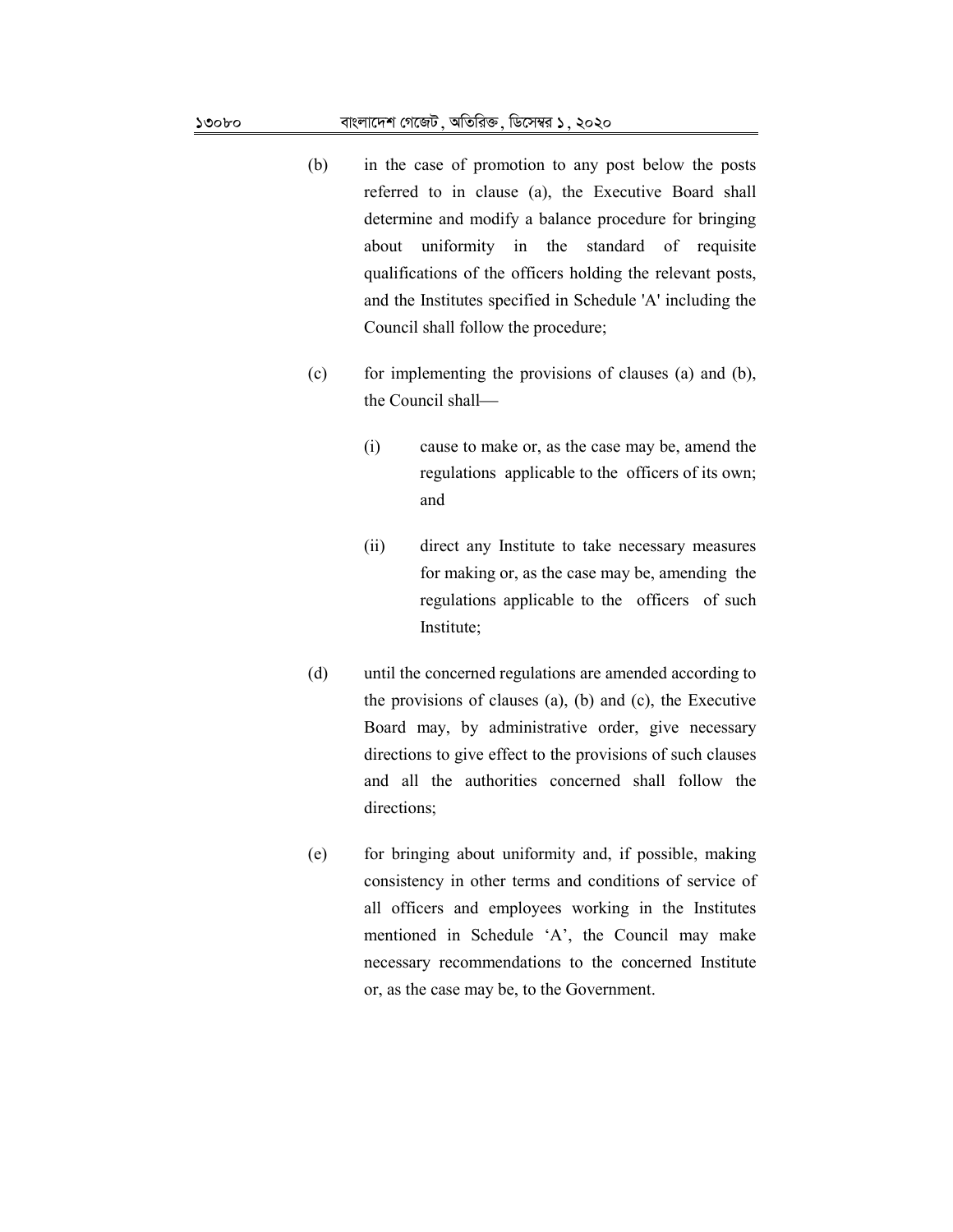17. **Fund.**(1) There shall be a Fund of the Council and the following sums shall be credited to it, namely :-

- (a) grants made by the Government;
- (b) grants received with the prior approval of the Government, from any foreign Government, organisation or international organisation;
- (c) income from any research initiative;
- (d) grants made by any local authority;
- (e) grants received from any private organisation or person;
- (f) money received from any other source.

(2) The money of the Fund shall be deposited in the name of the Council with any Scheduled Bank approved by the Governing Body, and money may be withdrawn from the Fund in such manner as may be determined by the Executive Board.

(3) The necessary expenses of the Council shall be borne from the Fund.

(4) The Council shall, with the approval of the Governing Body, formulate necessary policy regarding money received from the sources mentioned in clauses (b), (c), (d), (e) and (f) of sub-section  $(1)$  and the expenses or allocation thereof and shall finalize it with the approval of the Government.

18. **Budget.**The Council shall, by such date in each year as may be prescribed by the Government, submit an annual budget statement for the next financial year to the Government showing the sums which are likely to be required from the Government during that financial year.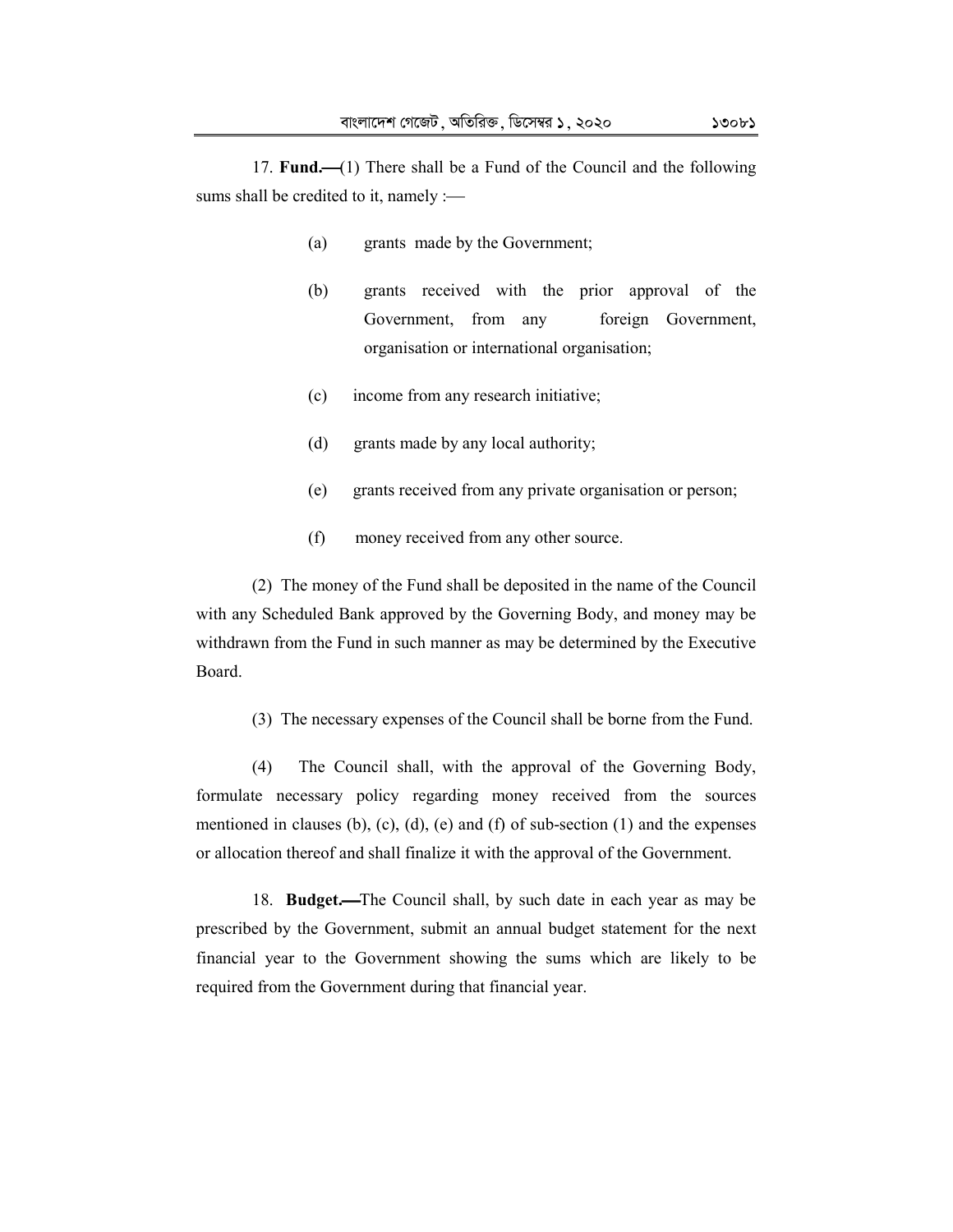19. **Accounts and Audit.** (1) The Council shall maintain its accounts and prepare an annual statement of accounts in such manner as may be prescribed by the Government.

(2) The Comptroller and Auditor General of Bangladesh, hereinafter referred to as the Auditor General, shall audit the accounts of the Council every year and submit a copy of audit report to the Government and the Council.

(3) If any objection is raised in the audit report mentioned in sub-section (2), the Council shall take immediate action to resolve it.

(4) For the purpose of audit of accounts under sub-section (2), the Auditor General or any person authorized by him shall have access to all records, documents, cash or money deposited in bank, securities, stores and other property of the Council, and may examine the Chairman or any member of the Governing Body or the Executive Board, or any officer or employee of the Council or any other person concerned.

20. **Annual Report.**—The Council shall, by the 30<sup>th</sup> November after the end of every financial year, submit an report with a summery of the information related to the research projects taken, the functions performed and overall affairs of the Council of that financial year.

21. **Committees.**The Council may, subject to such limitations and conditions as may be determined by it, constitute one or more Committees consisting of any member of the Governing Body or the Executive Board or officers of the Council to assist it in exercising of any power or discharging of any functions of it under this Act, and it may, if necessary, also include any other person to the Committee.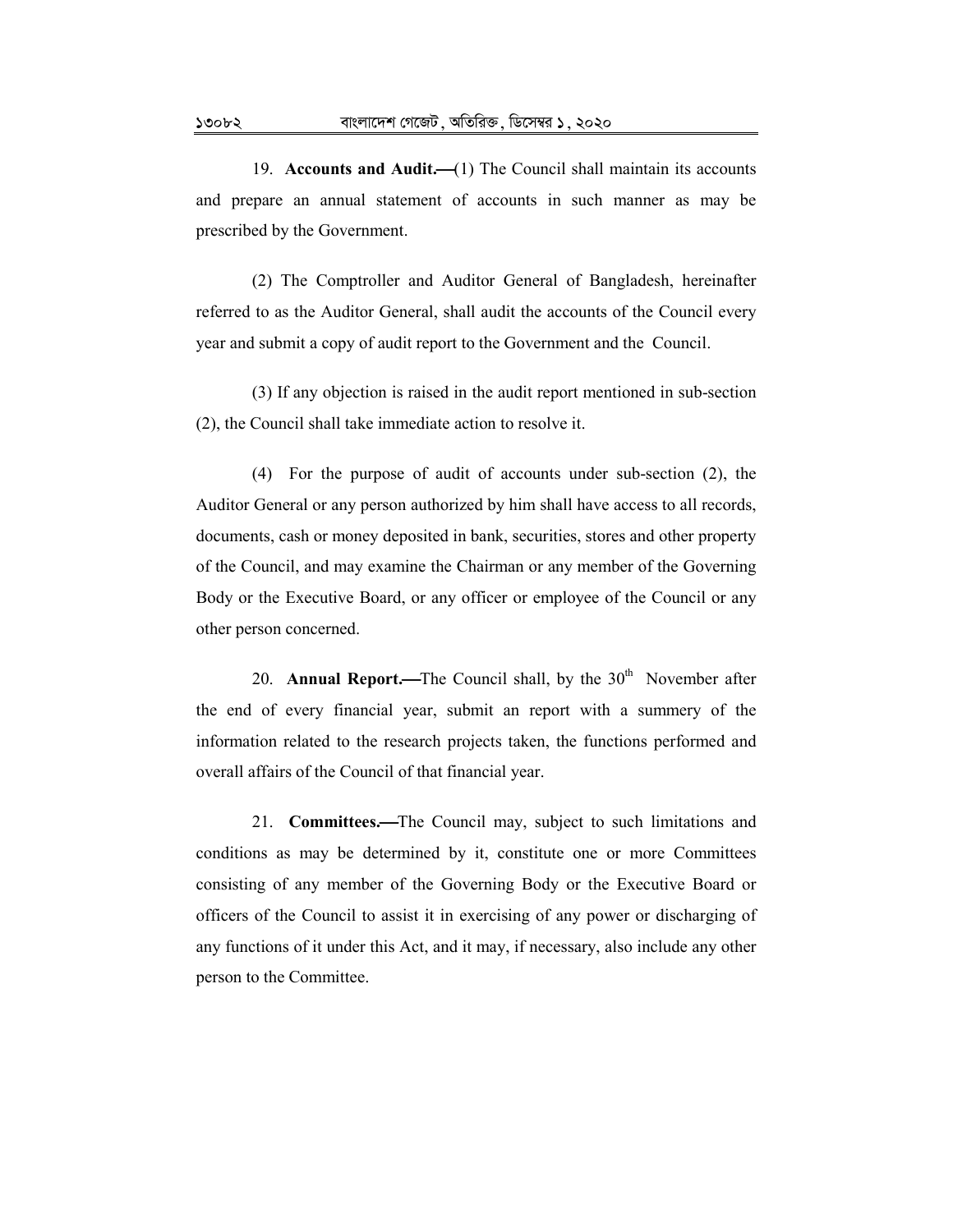22. **Delegation of power.**The Council may, by order in writing, delegate any of its powers under this Act or the rules or regulations made thereunder to any member of the Governing Body or the Executive Board, or to any officer or a Committee.

23. **Amendment of Schedule.**The Government may, by notification in the official Gazette, amend the Schedule, from time to time.

24. Power to make rules.—For carrying out the purposes of this Act, the Government may, by notification in the official Gazette, make rules.

25. **Power to make regulations.**For carrying out the purposes of this Act, the Council may, with the prior approval of the Government, by notification in the official Gazette, make regulations, not inconsistent with this Act or rules.

26. **Members of the Governing Body or the Executive Board, officers or employees to be public servant.**All members of the Governing Body and the Executive Board and all officers and employees of the Council and any person authorized to discharge functions on behalf of the Council shall be deemed to be public servants within the meaning of section 21 of the Penal Code (Act XLV of 1860).

27. **Protection of action taken in good faith.**—If any person is affected or likely to be affected by anything done in good faith under this Act, rules or regulations made thereunder, then for this reason, no suit or prosecution or other legal proceedings shall lie against the Government, the Council or any person discharging such functions.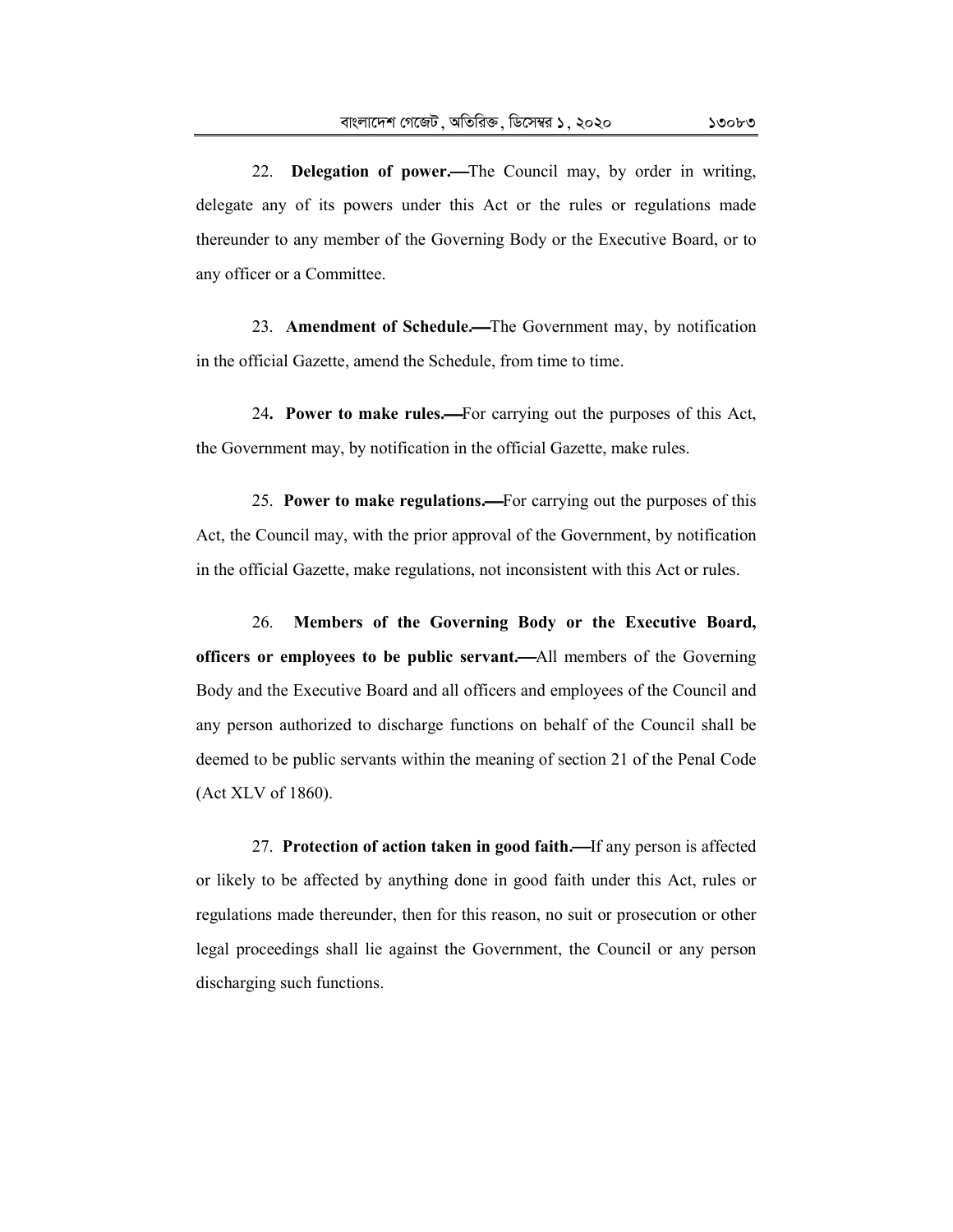28. **Certain Acts not to be applicable.**The relevant provisions of the Factories Act, 1965; (E.P. Act IV of 1965), the Shops and Establishments Act, 1965 (E.P. Act VII of 1965), the Employment of Labour (Standing Order) Act, 1965 (E.P. Act VIII of 1965) or the Industrial Relations Ordinance, 1969 (Ord. XXIII of 1969) repealed by the Bangladesh Labour Act, 2006 (Act No. XLII of 2006) which are included in the Bangladesh Labour Act, 2006 shall not be applicable to the Council or the functions carried out by it.

29. **Publication of Authentic English Text.**(1) After the commencement of this Act, the Government shall, by notification in the official Gazette, publish an English text of this Act which shall be called to be the Authentic English Text of this Act.

(2) In event of any conflict between the Bangla and the English texts, the Bangla text shall prevail.

30. **Repeal and Savings.** (1) The Bangladesh Agricultural Research Council Act, 1996 (Act No.VII of 1996), hereinafter referred to as the said Act, is here by repealed.

(2) Upon such repeal of the said Act

- (a) the Bangladesh Agricultural Research Council established under it, hereinafter referred to as the repealed Council, shall be repealed;
- (b) all assets, right, power, authority, benefits, fund, cash and money deposited in Bank, and all movable and immovable properties including securities of the repealed Council, and all rights and interests of the repealed Council arising out of such property shall be transferred to, and vest in, the Council;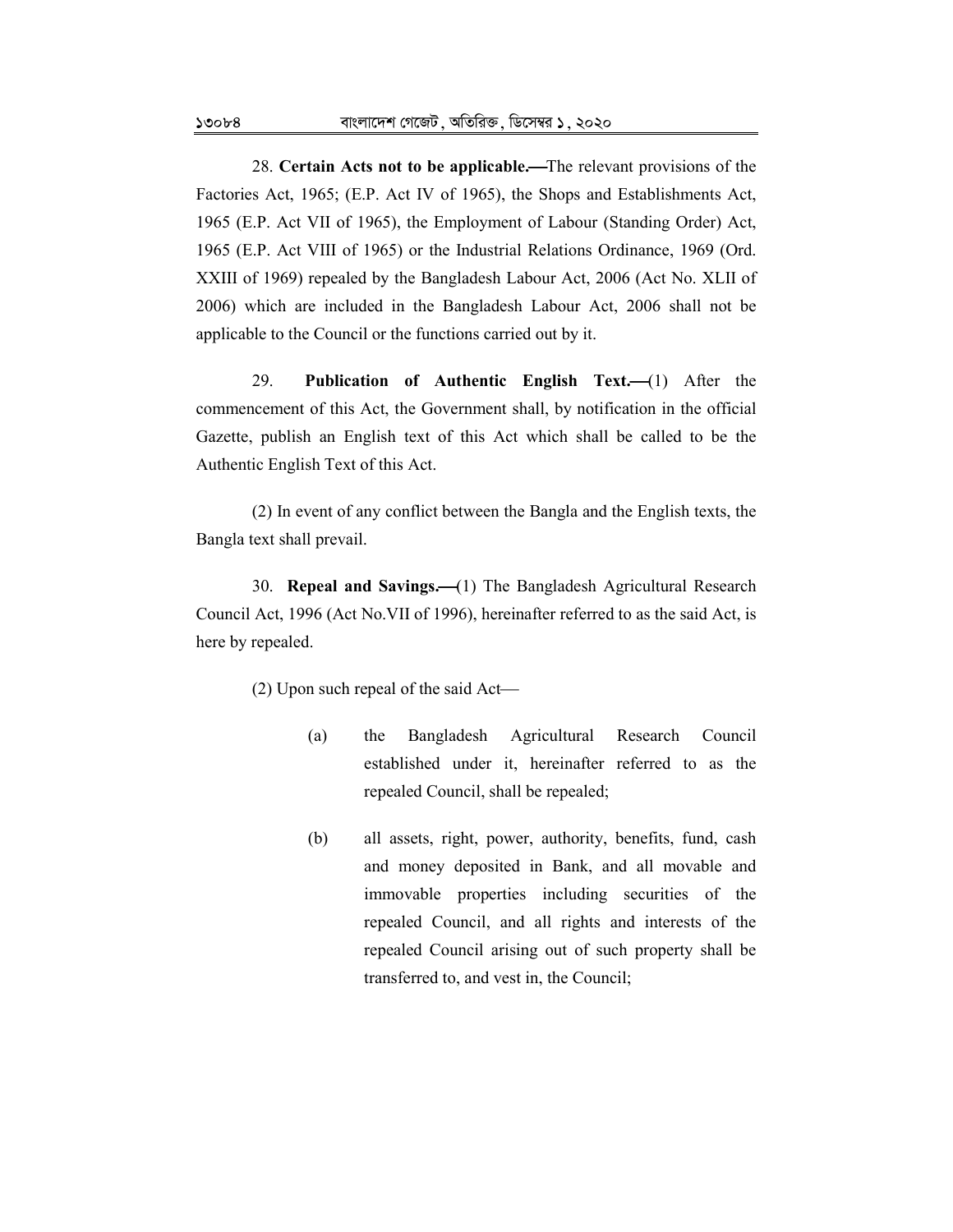- (c) all debts, obligations and liabilities and contracts entered into by or with the repealed Council shall be deemed to be the debts, obligations and liabilities of, and enter into by or with, the Council;
- (d) any suit or other legal proceedings instituted by or against the repealed Council shall be deemed to have been instituted by or against the Council;
- (e) notwithstanding anything contained in any contract, deed or terms and condition of service, all the officers and employees of the repealed Council shall be the officers and employees of the Council, and shall remain in service on the same terms and condition as were applicable to them immediately before the commencement of this Act until the conditions of their services are modified under this Act;
- (f) the Secretariat established under the repealed Council and its Wings, Units or Branches shall be deemed to be the Secretariat established under the Council and its Wings, Units or Branches, and their functions shall remain in force and effective as before.

(3) Notwithstanding such repeal of the said Act, the rules or regulations made, any notification issued, any order or direction given, any matter approved, any recommendation made, all plans developed or functions initiated, all budget approved and all acts done under the said Act shall, if remain in force immediately before such repeal, be deemed to be made, issued, given, approved, made, developed, initiated and done under such provisions of this Act, subject to not inconsistent with the provisions of this Act, and shall remain in force until expiry or being repealed or amended under this Act.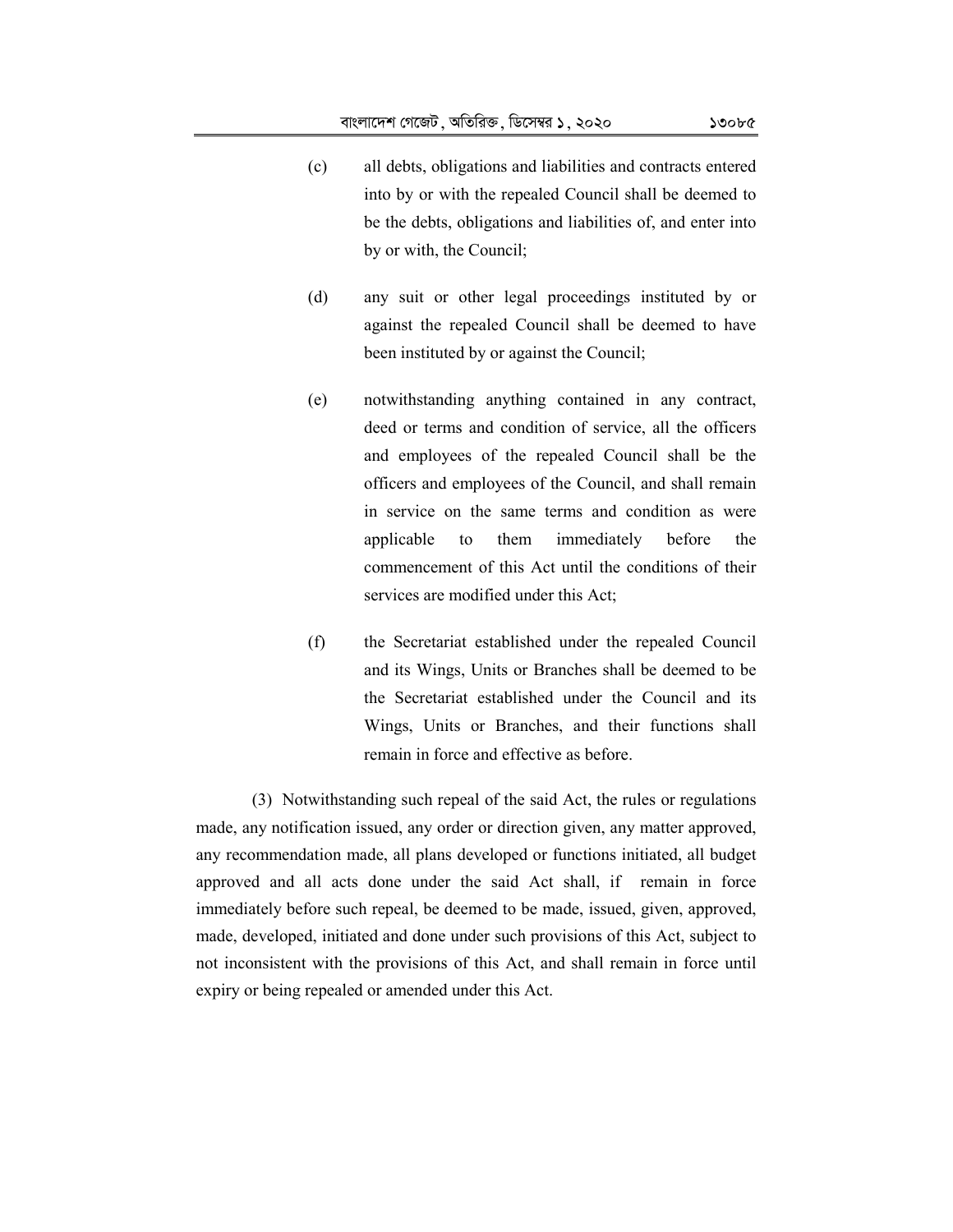# **Schedule**

# **A**

| Bangladesh Rice Research Institute (BRRI) |  |
|-------------------------------------------|--|
|                                           |  |

- (2) Bangladesh Jute Research Institute (BJRI)
- (3) Bangladesh Agricultural Research Institute (BARI)
- (4) Bangladesh Institute of Nuclear Agriculture (BINA)
- (5) Bangladesh Sugarcane Research Institute (BSRI)

#### **Schedule**

# **B**

| (1) | Bangladesh Livestock Research Institute (BLRI) |
|-----|------------------------------------------------|
| (2) | Bangladesh Fisheries Research Institute (BFRI) |
| (3) | Bangladesh Tea Research Institute (BTRI)       |
| (4) | Bangladesh Forest Research Institute (BFRI)    |
| (5) | Soil Research and Development Institute (SRDI) |